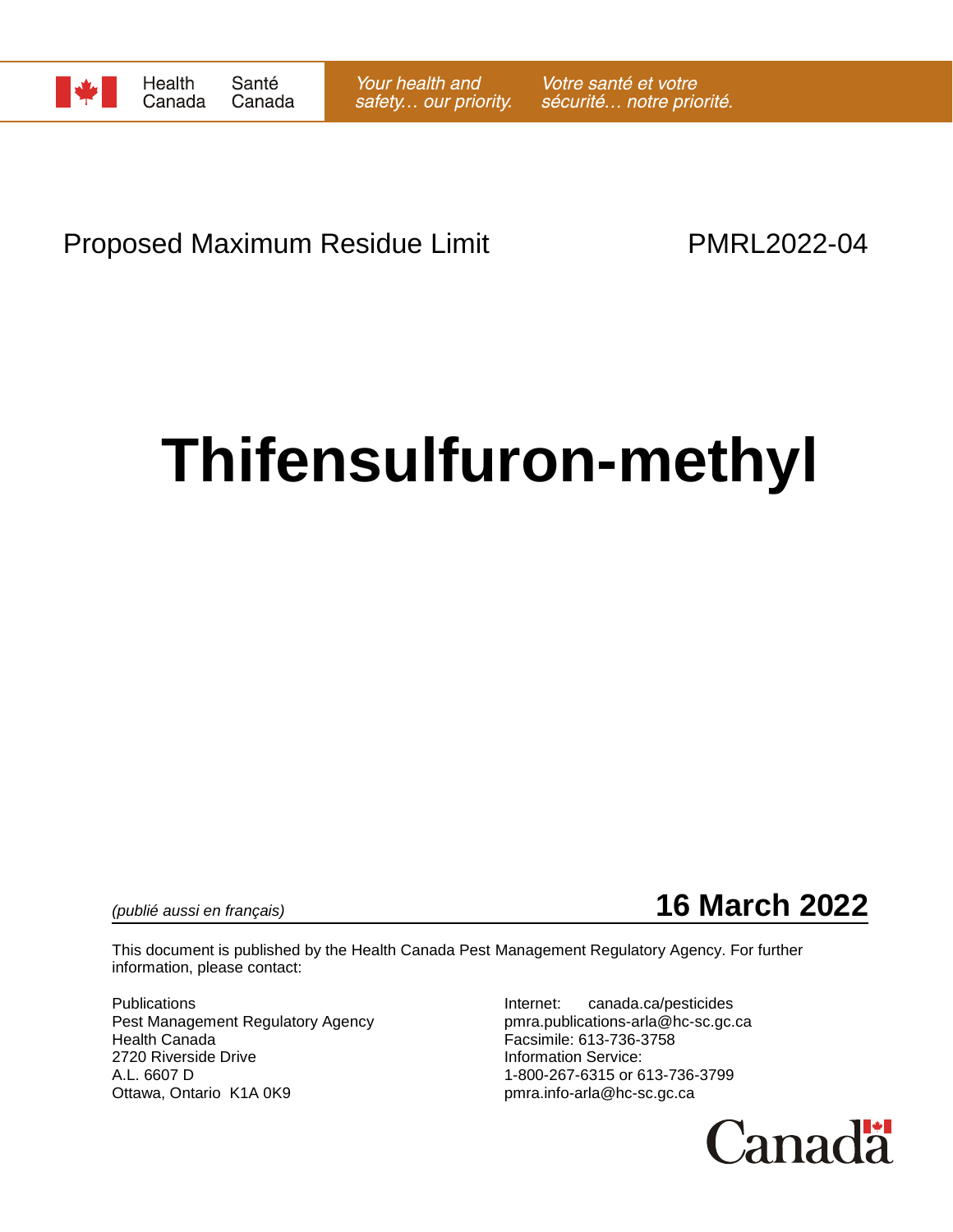ISSN: 1925-0835 (print) 1925-0843 (online)

Catalogue number: H113-24/2022-4E (print version) H113-24/2022-4E-PDF (PDF version)

#### **© Her Majesty the Queen in Right of Canada, as represented by the Minister of Health Canada, 2022**

All rights reserved. No part of this information (publication or product) may be reproduced or transmitted in any form or by any means, electronic, mechanical, photocopying, recording or otherwise, or stored in a retrieval system, without prior written permission of Health Canada, Ottawa, Ontario K1A 0K9.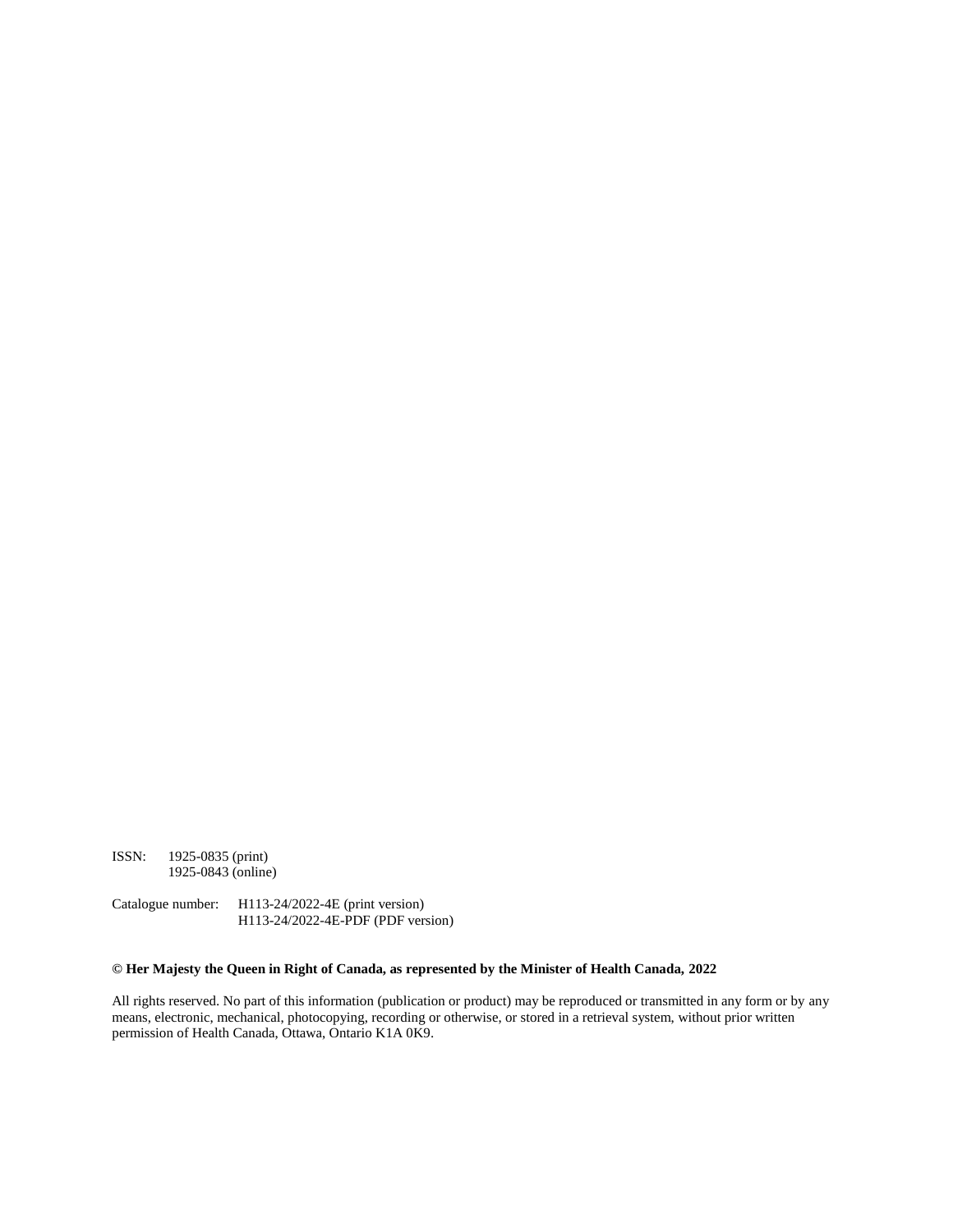## **Purpose of consultation**

A maximum residue limit  $(MRL)^{1}$  is being proposed for the pesticide thifensulfuron-methyl, as part of the following application for Canadian use, under submission number 2021-0080.

Under the authority of the *[Pest Control Products Act](https://laws-lois.justice.gc.ca/eng/acts/P-9.01/)*, Health Canada's Pest Management Regulatory Agency (PMRA) has approved the above application to add the new commodity of camelina (Gold of Pleasure) to the product label of Pinnacle SG Toss-N-Go Herbicide containing technical grade thifensulfuron-methyl, to control specific weeds that impede growth of camelina. The specific uses approved in Canada are detailed on this product label, *Pest Control Products Act* Registration Number [30741.](https://pr-rp.hc-sc.gc.ca/ls-re/index-eng.php)

The evaluation of this application indicated that the end-use product containing thifensulfuronmethyl has value, and the human health and environmental risks associated with the new use are acceptable. Dietary risks from the consumption of the food listed in Table 1 were shown to be acceptable when thifensulfuron-methyl is used according to the supported label directions. Therefore, food containing residues resulting from this use is safe to eat, and an MRL is being proposed as a result of this assessment. A summary of the field trial data used to support the proposed MRL can be found in Appendix I.

## **Dietary health assessment**

In assessing the risk of a pesticide, Health Canada combines information on pesticide toxicity with information on the degree and duration of dietary exposure to the pesticide residue from food. The risk assessment process involves four distinct steps:

- 1) Identifying the toxicology hazards posed by the pesticide;
- 2) Determining the "acceptable dietary level" for Canadians (including all vulnerable populations), which is protective of adverse health effects;
- 3) Estimating human dietary exposure to the pesticide from all applicable sources (domestic and imported commodities); and
- 4) Characterizing human risk by comparing the estimated human dietary exposure to the acceptable dietary level.

Before registering a pesticide for food use in Canada, Health Canada must determine the quantity of residues that could remain in or on the food when the pesticide is used according to label directions and that such residues will not be a concern to human health (Steps 3 and 4 above). If estimated human exposure is less than or equal to the acceptable level (developed in Step 2 above), Health Canada concludes that consuming residues resulting from use according to approved label directions is not a health concern. The proposed MRL is then subject to consultation to legally specify it as an MRL. An MRL applies to the identified raw agricultural food commodity as well as to any processed food product that contains it, except for certain instances where different MRLs are specified for the raw agricultural commodity and its processed product(s).

 $\mathbf{1}$ A maximum residue limit (MRL) is the maximum amount of residue that may remain in or on food when a pesticide is used according to label directions.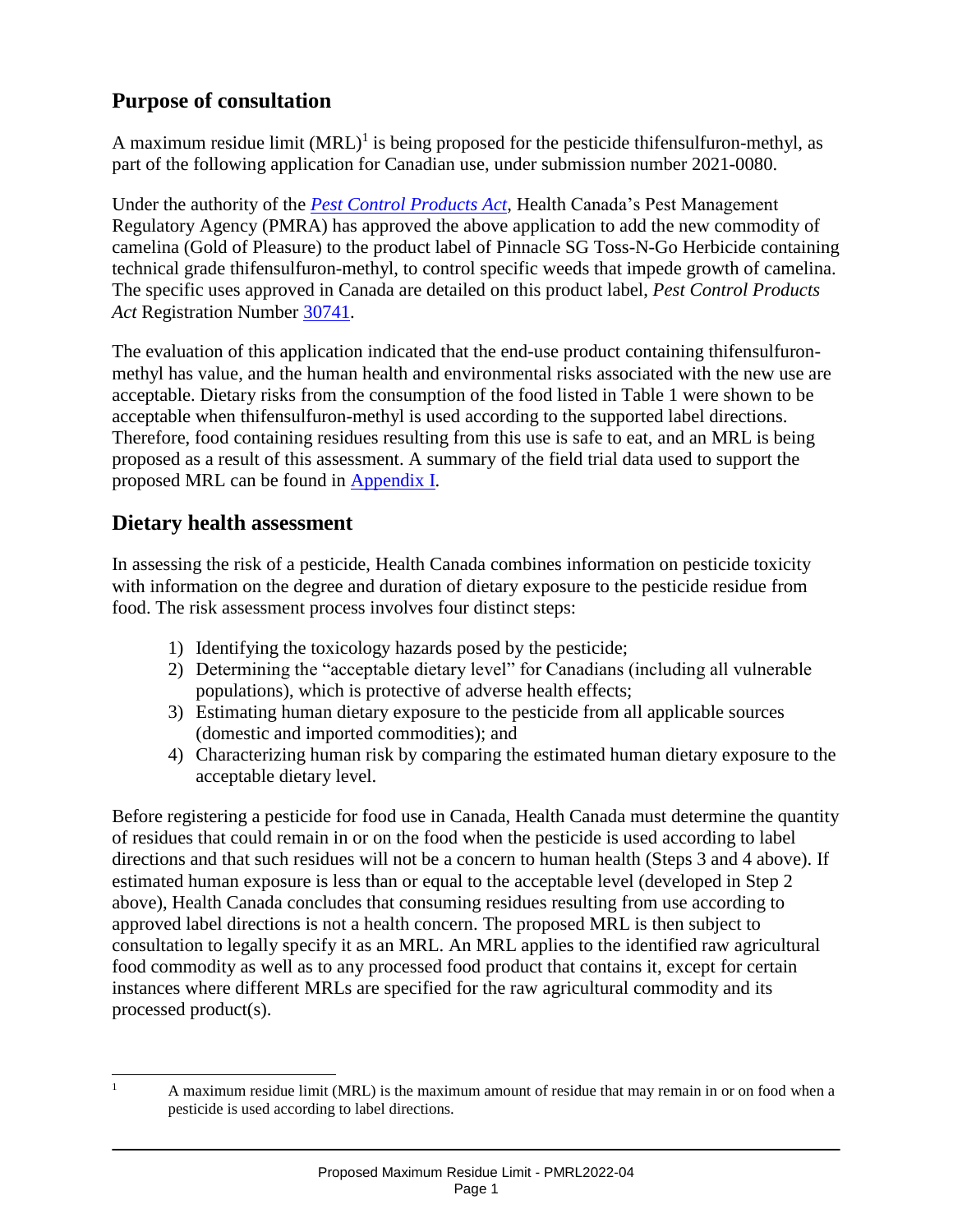Consultation on the proposed MRL for thifensulfuron-methyl is being conducted via this document. Health Canada invites the public to submit written comments on the proposed MRL for thifensulfuron-methyl in accordance with the process outlined in the Next Steps section of this document.

To comply with Canada's international trade obligations, consultation on the proposed MRL is also being conducted internationally by notifying the [World Trade Organization,](http://www.wto.org/) as coordinated by the [Canada's Notification Authority and Enquiry Point.](http://www.international.gc.ca/trade-agreements-accords-commerciaux/wto-omc/enquiry.aspx?lang=eng)

## **Proposed MRLs**

The proposed MRL, to be added to the MRLs already established for thifensulfuron-methyl, is summarized in Table 1.

| <b>Common name</b>        | <b>Residue definition</b>                                                                                               | <b>MRL</b><br>$(ppm)^1$ | <b>Food commodity</b>     |
|---------------------------|-------------------------------------------------------------------------------------------------------------------------|-------------------------|---------------------------|
| Thifensulfuron-<br>methyl | methyl-3- $[[[(4-methoxy-6-methy]-1,3,5-$<br>triazin-2-<br>yl)amino]carbonyl]amino]sulfonyl]-2-<br>thiophenecarboxylate | 0.02                    | Gold of Pleasure<br>seeds |

#### **Table 1 Proposed maximum residue limit for thifensulfuron-methyl**

 $<sup>1</sup>$  ppm = parts per million</sup>

MRLs established in Canada may be found using the [Maximum Residue Limit Database](http://pr-rp.hc-sc.gc.ca/mrl-lrm/index-eng.php) on the [Maximum Residue Limits for Pesticides](https://www.canada.ca/en/health-canada/services/consumer-product-safety/pesticides-pest-management/public/protecting-your-health-environment/pesticides-food/maximum-residue-limits-pesticides.html) webpage. The database allows users to search for established MRLs, regulated under the *Pest Control Products Act*, both for pesticides or for food commodities.

## **International situation and trade implications**

Currently, there is no American tolerance for thifensulfuron-methyl in or on the petitioned commodity listed in the [Electronic Code of Federal Regulations,](https://www.ecfr.gov/current/title-40/chapter-I/subchapter-E/part-180) 40 CFR Part 180, by pesticide, nor are there Codex MRLs<sup>2</sup> listed for thifensulfuron-methyl in or on any commodity on the Codex Alimentarius [Pesticide Index](http://www.fao.org/fao-who-codexalimentarius/codex-texts/dbs/pestres/pesticides/en/) webpage.

 $\overline{c}$ <sup>2</sup> The Codex Alimentarius Commission is an international organization under the auspices of the United Nations that develops international food standards, including MRLs.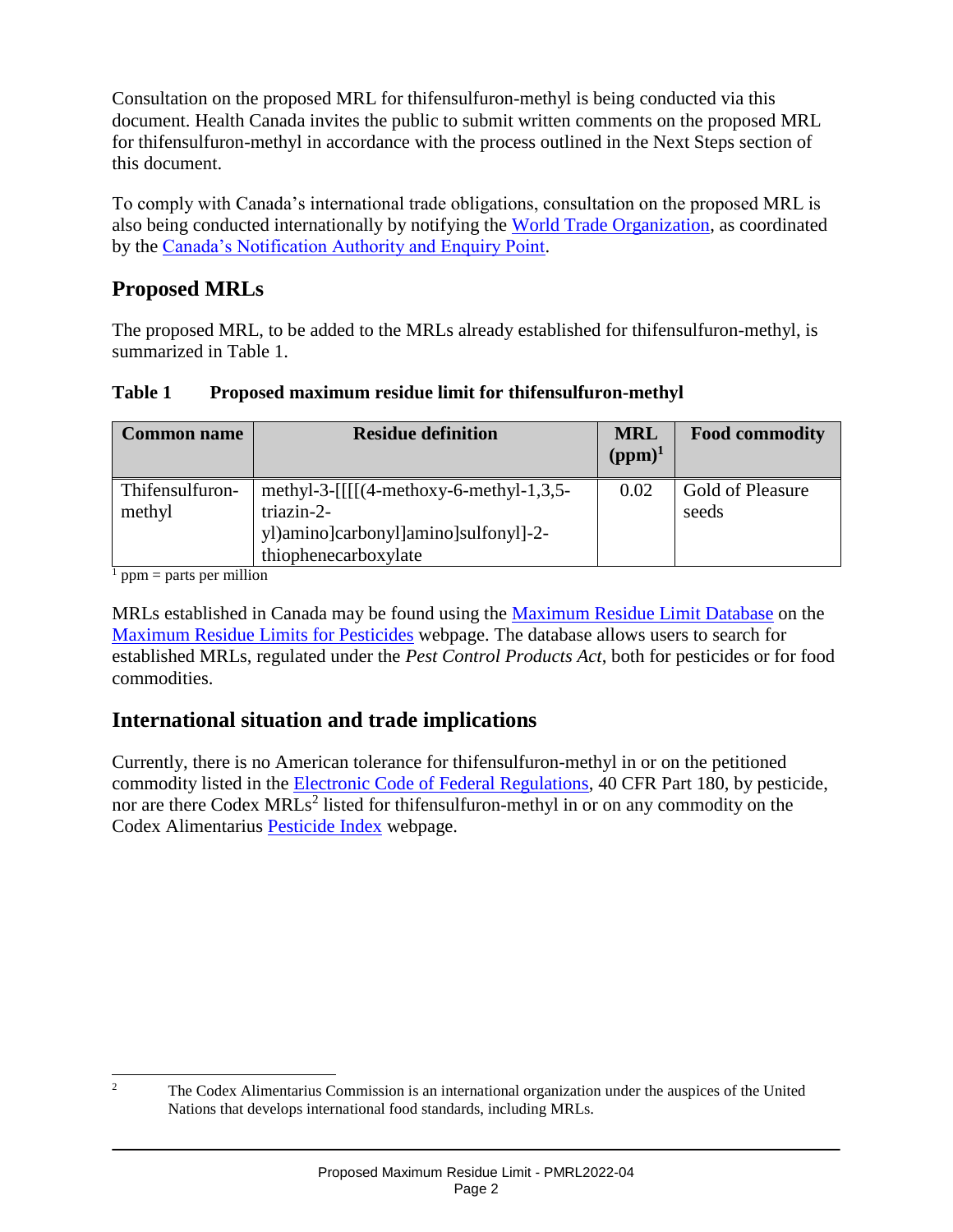## **Next steps**

Health Canada invites the public to submit written comments on the proposed MRL for thifensulfuron-methyl up to 75 days from the date of publication of this document. Please forward your comments to Publications (see the contact information on the cover page of this document). Health Canada will consider all comments received and a science-based approach will be applied in making a final decision on the proposed MRL. Comments received will be addressed in a separate document linked to this PMRL. The established MRL will be legally in effect as of the date that it is entered into the [Maximum Residue Limit Database.](http://pr-rp.hc-sc.gc.ca/mrl-lrm/index-eng.php)